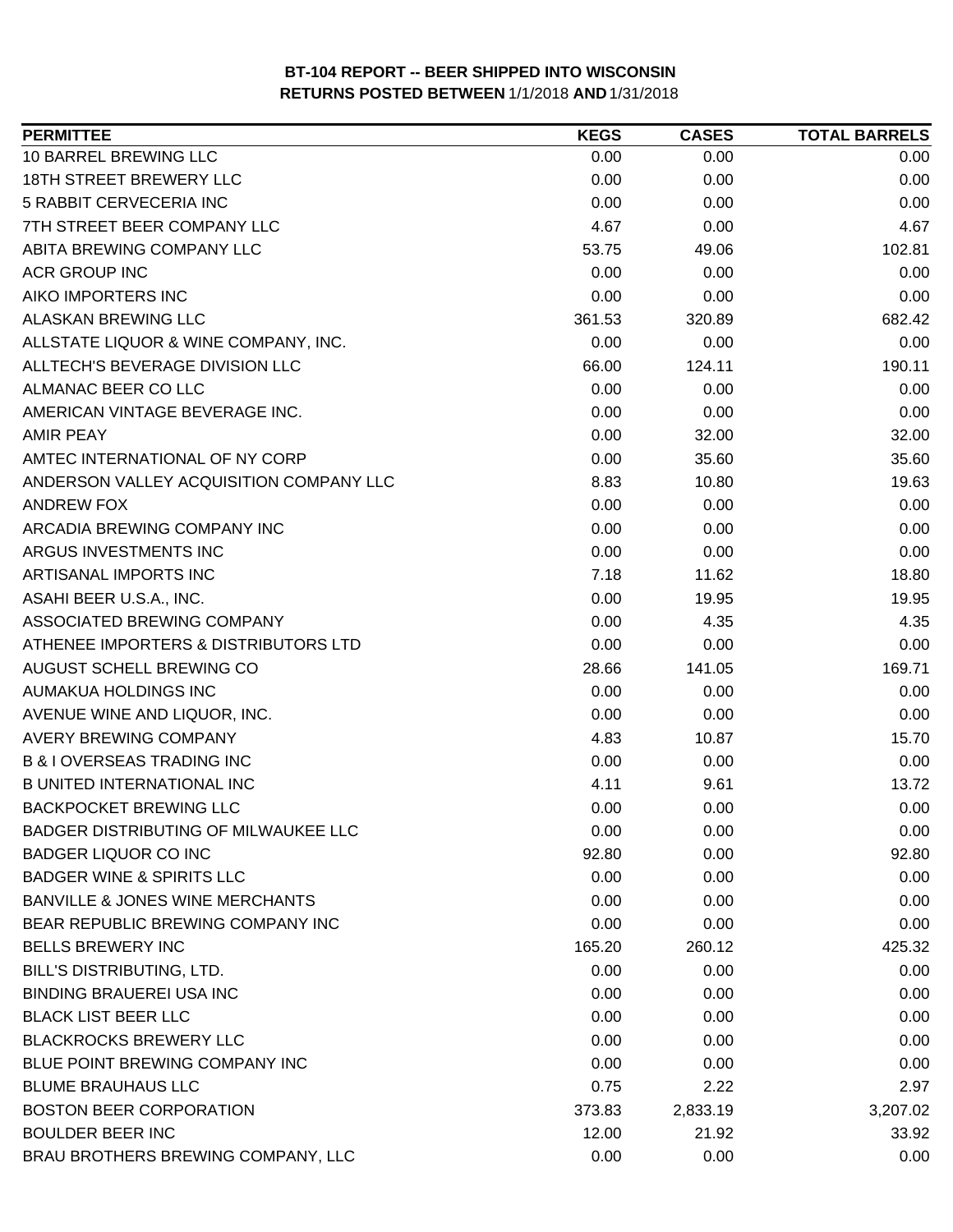| BREAKTHRU BEVERAGE GROUP LLC<br>0.00<br>0.00<br>0.00<br>BREAKTHRU BEVERAGE GROUP LLC<br>0.00<br>0.00<br>0.00<br>BREAKTHRU BEVERAGE WISCONSIN NORTH LLC<br>0.00<br>0.00<br>0.00<br>0.00<br>BRECKENRIDGE BREWERY LLC<br>0.00<br>0.00<br><b>BRIAN EWING</b><br>2.07<br>16.94<br>14.87<br><b>BROWN-FORMAN CORPORATION</b><br>0.00<br>44.53<br>44.53<br>BUFFALO CREEK BREWING LLC<br>0.00<br>0.00<br>0.00<br>0.00<br><b>BURNING BROTHERS BREWING LLC</b><br>0.00<br>0.00<br>CANAL STREET BREWING CO LLC<br>217.00<br>759.27<br>976.27<br>CAPITOL-HUSTING COMPANY, INC.<br>0.00<br>0.00<br>0.00<br>0.00<br>9.27<br>CARRIAGE HOUSE IMPORTS, LTD.<br>9.27<br>CASCADE BREWING COMPANY LLC<br>0.00<br>0.00<br>0.00<br>CENTRAL BEER DISTRIBUTORS, INC.<br>0.00<br>0.00<br>0.00<br>CENTRAL BEER IMPORT & EXPORT INC<br>0.00<br>0.00<br>0.00<br>CHAS A BERNICK INC<br>14.67<br>20.30<br>34.97<br>CHAS A BERNICK INC<br>87.86<br>17.67<br>70.19<br><b>CHATHAM IMPORTS INC</b><br>0.00<br>0.00<br>0.00<br>54.77<br><b>CHRIS MICHNER</b><br>10.50<br>44.27<br><b>CHRISTIAN P SCHAEFER</b><br>12.89<br>0.00<br>12.89<br>52.84<br><b>CLASSIC BREWING COMPANY</b><br>0.00<br>52.84<br>COLD SPRING BREWING COMPANY<br>0.00<br>0.00<br>0.00<br><b>COMEBACK BREWING INC</b><br>0.00<br>0.00<br>0.00<br>CORONADO BREWING COMPANY INC<br>0.00<br>0.00<br>0.00<br>CRAFT BREW ALLIANCE INC<br>0.00<br>0.00<br>0.00<br><b>CRAFT IMPORTS LLC</b><br>0.00<br>0.00<br>0.00<br><b>CRAFT REVOLUTION LLC</b><br>10.00<br>25.98<br>35.98<br><b>CROWN IMPORTS LLC</b><br>8,308.69<br>0.00<br>8,308.69 |
|--------------------------------------------------------------------------------------------------------------------------------------------------------------------------------------------------------------------------------------------------------------------------------------------------------------------------------------------------------------------------------------------------------------------------------------------------------------------------------------------------------------------------------------------------------------------------------------------------------------------------------------------------------------------------------------------------------------------------------------------------------------------------------------------------------------------------------------------------------------------------------------------------------------------------------------------------------------------------------------------------------------------------------------------------------------------------------------------------------------------------------------------------------------------------------------------------------------------------------------------------------------------------------------------------------------------------------------------------------------------------------------------------------------------------------------------------------------------------------------------------------------------------------------------------------------------|
|                                                                                                                                                                                                                                                                                                                                                                                                                                                                                                                                                                                                                                                                                                                                                                                                                                                                                                                                                                                                                                                                                                                                                                                                                                                                                                                                                                                                                                                                                                                                                                    |
|                                                                                                                                                                                                                                                                                                                                                                                                                                                                                                                                                                                                                                                                                                                                                                                                                                                                                                                                                                                                                                                                                                                                                                                                                                                                                                                                                                                                                                                                                                                                                                    |
|                                                                                                                                                                                                                                                                                                                                                                                                                                                                                                                                                                                                                                                                                                                                                                                                                                                                                                                                                                                                                                                                                                                                                                                                                                                                                                                                                                                                                                                                                                                                                                    |
|                                                                                                                                                                                                                                                                                                                                                                                                                                                                                                                                                                                                                                                                                                                                                                                                                                                                                                                                                                                                                                                                                                                                                                                                                                                                                                                                                                                                                                                                                                                                                                    |
|                                                                                                                                                                                                                                                                                                                                                                                                                                                                                                                                                                                                                                                                                                                                                                                                                                                                                                                                                                                                                                                                                                                                                                                                                                                                                                                                                                                                                                                                                                                                                                    |
|                                                                                                                                                                                                                                                                                                                                                                                                                                                                                                                                                                                                                                                                                                                                                                                                                                                                                                                                                                                                                                                                                                                                                                                                                                                                                                                                                                                                                                                                                                                                                                    |
|                                                                                                                                                                                                                                                                                                                                                                                                                                                                                                                                                                                                                                                                                                                                                                                                                                                                                                                                                                                                                                                                                                                                                                                                                                                                                                                                                                                                                                                                                                                                                                    |
|                                                                                                                                                                                                                                                                                                                                                                                                                                                                                                                                                                                                                                                                                                                                                                                                                                                                                                                                                                                                                                                                                                                                                                                                                                                                                                                                                                                                                                                                                                                                                                    |
|                                                                                                                                                                                                                                                                                                                                                                                                                                                                                                                                                                                                                                                                                                                                                                                                                                                                                                                                                                                                                                                                                                                                                                                                                                                                                                                                                                                                                                                                                                                                                                    |
|                                                                                                                                                                                                                                                                                                                                                                                                                                                                                                                                                                                                                                                                                                                                                                                                                                                                                                                                                                                                                                                                                                                                                                                                                                                                                                                                                                                                                                                                                                                                                                    |
|                                                                                                                                                                                                                                                                                                                                                                                                                                                                                                                                                                                                                                                                                                                                                                                                                                                                                                                                                                                                                                                                                                                                                                                                                                                                                                                                                                                                                                                                                                                                                                    |
|                                                                                                                                                                                                                                                                                                                                                                                                                                                                                                                                                                                                                                                                                                                                                                                                                                                                                                                                                                                                                                                                                                                                                                                                                                                                                                                                                                                                                                                                                                                                                                    |
|                                                                                                                                                                                                                                                                                                                                                                                                                                                                                                                                                                                                                                                                                                                                                                                                                                                                                                                                                                                                                                                                                                                                                                                                                                                                                                                                                                                                                                                                                                                                                                    |
|                                                                                                                                                                                                                                                                                                                                                                                                                                                                                                                                                                                                                                                                                                                                                                                                                                                                                                                                                                                                                                                                                                                                                                                                                                                                                                                                                                                                                                                                                                                                                                    |
|                                                                                                                                                                                                                                                                                                                                                                                                                                                                                                                                                                                                                                                                                                                                                                                                                                                                                                                                                                                                                                                                                                                                                                                                                                                                                                                                                                                                                                                                                                                                                                    |
|                                                                                                                                                                                                                                                                                                                                                                                                                                                                                                                                                                                                                                                                                                                                                                                                                                                                                                                                                                                                                                                                                                                                                                                                                                                                                                                                                                                                                                                                                                                                                                    |
|                                                                                                                                                                                                                                                                                                                                                                                                                                                                                                                                                                                                                                                                                                                                                                                                                                                                                                                                                                                                                                                                                                                                                                                                                                                                                                                                                                                                                                                                                                                                                                    |
|                                                                                                                                                                                                                                                                                                                                                                                                                                                                                                                                                                                                                                                                                                                                                                                                                                                                                                                                                                                                                                                                                                                                                                                                                                                                                                                                                                                                                                                                                                                                                                    |
|                                                                                                                                                                                                                                                                                                                                                                                                                                                                                                                                                                                                                                                                                                                                                                                                                                                                                                                                                                                                                                                                                                                                                                                                                                                                                                                                                                                                                                                                                                                                                                    |
|                                                                                                                                                                                                                                                                                                                                                                                                                                                                                                                                                                                                                                                                                                                                                                                                                                                                                                                                                                                                                                                                                                                                                                                                                                                                                                                                                                                                                                                                                                                                                                    |
|                                                                                                                                                                                                                                                                                                                                                                                                                                                                                                                                                                                                                                                                                                                                                                                                                                                                                                                                                                                                                                                                                                                                                                                                                                                                                                                                                                                                                                                                                                                                                                    |
|                                                                                                                                                                                                                                                                                                                                                                                                                                                                                                                                                                                                                                                                                                                                                                                                                                                                                                                                                                                                                                                                                                                                                                                                                                                                                                                                                                                                                                                                                                                                                                    |
|                                                                                                                                                                                                                                                                                                                                                                                                                                                                                                                                                                                                                                                                                                                                                                                                                                                                                                                                                                                                                                                                                                                                                                                                                                                                                                                                                                                                                                                                                                                                                                    |
|                                                                                                                                                                                                                                                                                                                                                                                                                                                                                                                                                                                                                                                                                                                                                                                                                                                                                                                                                                                                                                                                                                                                                                                                                                                                                                                                                                                                                                                                                                                                                                    |
|                                                                                                                                                                                                                                                                                                                                                                                                                                                                                                                                                                                                                                                                                                                                                                                                                                                                                                                                                                                                                                                                                                                                                                                                                                                                                                                                                                                                                                                                                                                                                                    |
|                                                                                                                                                                                                                                                                                                                                                                                                                                                                                                                                                                                                                                                                                                                                                                                                                                                                                                                                                                                                                                                                                                                                                                                                                                                                                                                                                                                                                                                                                                                                                                    |
|                                                                                                                                                                                                                                                                                                                                                                                                                                                                                                                                                                                                                                                                                                                                                                                                                                                                                                                                                                                                                                                                                                                                                                                                                                                                                                                                                                                                                                                                                                                                                                    |
| <b>CUSTOM CALIFORNIA CRAFT BEER LLC</b><br>0.00<br>0.00<br>0.00                                                                                                                                                                                                                                                                                                                                                                                                                                                                                                                                                                                                                                                                                                                                                                                                                                                                                                                                                                                                                                                                                                                                                                                                                                                                                                                                                                                                                                                                                                    |
| D&V INTERNATIONAL INC<br>20.13<br>20.31<br>40.44                                                                                                                                                                                                                                                                                                                                                                                                                                                                                                                                                                                                                                                                                                                                                                                                                                                                                                                                                                                                                                                                                                                                                                                                                                                                                                                                                                                                                                                                                                                   |
| DEAN DISTRIBUTING, INC.<br>0.00<br>0.00<br>0.00                                                                                                                                                                                                                                                                                                                                                                                                                                                                                                                                                                                                                                                                                                                                                                                                                                                                                                                                                                                                                                                                                                                                                                                                                                                                                                                                                                                                                                                                                                                    |
| DEAN DISTRIBUTING, INC.<br>0.00<br>0.00<br>0.00                                                                                                                                                                                                                                                                                                                                                                                                                                                                                                                                                                                                                                                                                                                                                                                                                                                                                                                                                                                                                                                                                                                                                                                                                                                                                                                                                                                                                                                                                                                    |
| <b>DELIA E RODRIGUEZ</b><br>0.00<br>0.00<br>0.00                                                                                                                                                                                                                                                                                                                                                                                                                                                                                                                                                                                                                                                                                                                                                                                                                                                                                                                                                                                                                                                                                                                                                                                                                                                                                                                                                                                                                                                                                                                   |
| DESCHUTES BREWERY INC<br>159.91<br>314.49<br>474.40                                                                                                                                                                                                                                                                                                                                                                                                                                                                                                                                                                                                                                                                                                                                                                                                                                                                                                                                                                                                                                                                                                                                                                                                                                                                                                                                                                                                                                                                                                                |
| <b>DESTIHL HOLDINGS LLC</b><br>0.00<br>0.00<br>0.00                                                                                                                                                                                                                                                                                                                                                                                                                                                                                                                                                                                                                                                                                                                                                                                                                                                                                                                                                                                                                                                                                                                                                                                                                                                                                                                                                                                                                                                                                                                |
| DETROIT RIVERTOWN BREWING LLC<br>27.22<br>22.00<br>5.22                                                                                                                                                                                                                                                                                                                                                                                                                                                                                                                                                                                                                                                                                                                                                                                                                                                                                                                                                                                                                                                                                                                                                                                                                                                                                                                                                                                                                                                                                                            |
| DIAGEO BEER COMPANY USA<br>551.85<br>2,781.20<br>3,333.05                                                                                                                                                                                                                                                                                                                                                                                                                                                                                                                                                                                                                                                                                                                                                                                                                                                                                                                                                                                                                                                                                                                                                                                                                                                                                                                                                                                                                                                                                                          |
| DISCOUNT LIQUOR, INC.<br>0.00<br>0.00<br>0.00                                                                                                                                                                                                                                                                                                                                                                                                                                                                                                                                                                                                                                                                                                                                                                                                                                                                                                                                                                                                                                                                                                                                                                                                                                                                                                                                                                                                                                                                                                                      |
| DOANE DISTRIBUTING, INC.<br>0.00<br>0.00<br>0.00                                                                                                                                                                                                                                                                                                                                                                                                                                                                                                                                                                                                                                                                                                                                                                                                                                                                                                                                                                                                                                                                                                                                                                                                                                                                                                                                                                                                                                                                                                                   |
| 0.00<br>0.00<br><b>DOYNA LTD</b><br>0.00                                                                                                                                                                                                                                                                                                                                                                                                                                                                                                                                                                                                                                                                                                                                                                                                                                                                                                                                                                                                                                                                                                                                                                                                                                                                                                                                                                                                                                                                                                                           |
| DUVEL MOORTGAT USA LTD<br>3.54<br>46.72<br>50.26                                                                                                                                                                                                                                                                                                                                                                                                                                                                                                                                                                                                                                                                                                                                                                                                                                                                                                                                                                                                                                                                                                                                                                                                                                                                                                                                                                                                                                                                                                                   |
| E & J GALLO WINERY<br>0.00<br>68.01<br>68.01                                                                                                                                                                                                                                                                                                                                                                                                                                                                                                                                                                                                                                                                                                                                                                                                                                                                                                                                                                                                                                                                                                                                                                                                                                                                                                                                                                                                                                                                                                                       |
| <b>EASTERN LIQUORS USA INC</b><br>0.00<br>0.00<br>0.00                                                                                                                                                                                                                                                                                                                                                                                                                                                                                                                                                                                                                                                                                                                                                                                                                                                                                                                                                                                                                                                                                                                                                                                                                                                                                                                                                                                                                                                                                                             |
| EL DORADO BEVERAGE CO<br>0.00<br>11.25<br>11.25                                                                                                                                                                                                                                                                                                                                                                                                                                                                                                                                                                                                                                                                                                                                                                                                                                                                                                                                                                                                                                                                                                                                                                                                                                                                                                                                                                                                                                                                                                                    |
| ELYSIAN BREWING COMPANY INC<br>0.00<br>0.00<br>0.00                                                                                                                                                                                                                                                                                                                                                                                                                                                                                                                                                                                                                                                                                                                                                                                                                                                                                                                                                                                                                                                                                                                                                                                                                                                                                                                                                                                                                                                                                                                |
| FABIANO BROTHERS - WISCONSIN LLC<br>0.00<br>0.00<br>0.00                                                                                                                                                                                                                                                                                                                                                                                                                                                                                                                                                                                                                                                                                                                                                                                                                                                                                                                                                                                                                                                                                                                                                                                                                                                                                                                                                                                                                                                                                                           |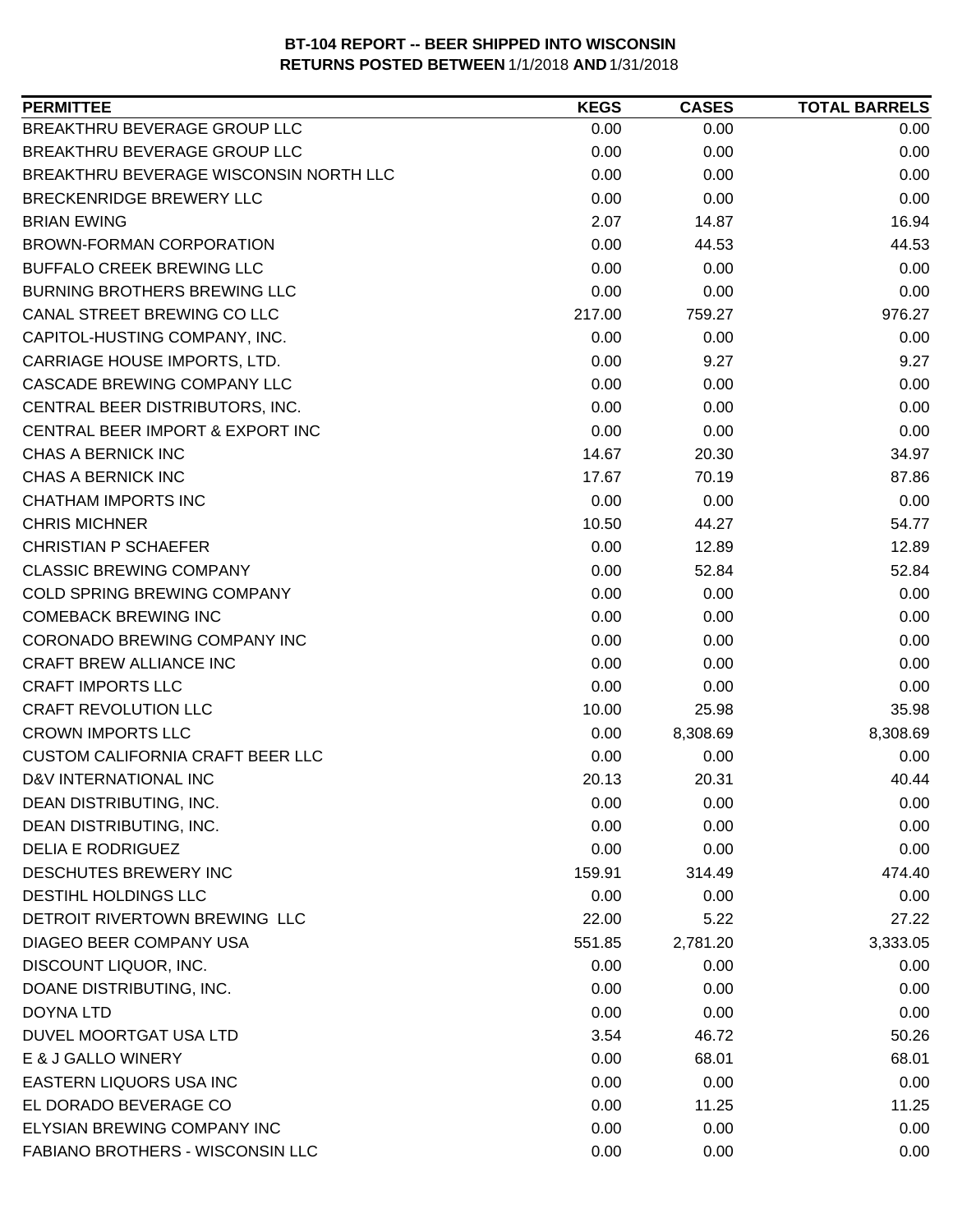| <b>PERMITTEE</b>                                  | <b>KEGS</b> | <b>CASES</b> | <b>TOTAL BARRELS</b> |
|---------------------------------------------------|-------------|--------------|----------------------|
| FLANIGAN DISTRIBUTING OF DOOR COUNTY, INC.        | 0.00        | 0.00         | 0.00                 |
| FLYING DOG BREWERY LLLP                           | 0.00        | 28.74        | 28.74                |
| FRANK BEER SOUTH LLC                              | 0.00        | 0.00         | 0.00                 |
| FRANK LIQUORS OF LA CROSSE, INC.                  | 0.00        | 0.00         | 0.00                 |
| FRED R KARM JR                                    | 0.00        | 0.00         | 0.00                 |
| FULTON STREET BREWERY LLC                         | 0.00        | 0.00         | 0.00                 |
| <b>FUNKWERKS INC</b>                              | 0.00        | 0.00         | 0.00                 |
| <b>G &amp; F DISTRIBUTING INC</b>                 | 0.00        | 0.00         | 0.00                 |
| <b>G K SKAGGS INC</b>                             | 0.00        | 0.00         | 0.00                 |
| <b>GARY'S CORPORATION OF OAK CREEK</b>            | 0.00        | 0.00         | 0.00                 |
| <b>GELOSO BEVERAGE GROUP LLC</b>                  | 0.00        | 0.00         | 0.00                 |
| <b>GENERAL BEER-NORTHEAST INC</b>                 | 0.00        | 0.00         | 0.00                 |
| <b>GENERAL BEER-NORTHEAST INC</b>                 | 0.00        | 0.00         | 0.00                 |
| GENERAL BEER-NORTHWEST, INC.                      | 0.00        | 0.00         | 0.00                 |
| GENERAL BEER-NORTHWEST, INC.                      | 0.00        | 0.00         | 0.00                 |
| GENERAL BEVERAGE SALES CO. -- OSHKOSH             | 0.00        | 0.00         | 0.00                 |
| GENERAL BEVERAGE SALES CO.-MILWAUKEE              | 0.00        | 0.00         | 0.00                 |
| <b>GEORGE BOZIC JR</b>                            | 0.00        | 8.18         | 8.18                 |
| <b>GFBC INC</b>                                   | 0.00        | 0.00         | 0.00                 |
| <b>GLOBAL VILLAGE IMPORTS LLC</b>                 | 0.00        | 4.06         | 4.06                 |
| <b>GMB PARTNERS LLC</b>                           | 14.66       | 26.80        | 41.46                |
| <b>GREGORY S HARDMAN</b>                          | 0.00        | 9.03         | 9.03                 |
| <b>GTBC LLC</b>                                   | 0.00        | 0.00         | 0.00                 |
| H C FOODS CO LTD                                  | 0.00        | 0.00         | 0.00                 |
| <b>HALES ALES LTD</b>                             | 0.00        | 0.00         | 0.00                 |
| HARDYWOOD PARK CRAFT BREWERY LLC                  | 0.00        | 0.00         | 0.00                 |
| HARPOON DISTRIBUTING COMPANY                      | 0.00        | 0.00         | 0.00                 |
| <b>HARVEST MOON BREWING LLP</b>                   | 0.00        | 0.00         | 0.00                 |
| HEINEKEN USA INCORPORATED                         | 141.19      | 2,868.22     | 3,009.41             |
| HENDRICKS BEVERAGE, INC.                          | 0.00        | 0.00         | 0.00                 |
| <b>HIGH COUNTRY BREWERY INC</b>                   | 0.00        | 0.00         | 0.00                 |
| HOME BREW MART INC                                | 0.00        | 171.48       | 171.48               |
| HOP BUTCHER FOR THE WORLD LLC                     | 0.00        | 0.00         | 0.00                 |
| <b>ILLYRIAN IMPORT INC</b>                        | 0.00        | 0.00         | 0.00                 |
| <b>INDIAN PEAKS BREWING COMPANY</b>               | 0.00        | 0.00         | 0.00                 |
| <b>INTERNATIONAL DISTILLERS &amp; VINTERS LTD</b> | 0.00        | 0.00         | 0.00                 |
| <b>INTERTRADE USA COMPANY</b>                     | 0.00        | 0.00         | 0.00                 |
| <b>IRENE WAGNER</b>                               | 0.00        | 0.00         | 0.00                 |
| <b>IRON HORSE BEVERAGE LLC</b>                    | 0.00        | 14.72        | 14.72                |
| <b>ISLAND CITY BREWING COMPANY LLC</b>            | 0.17        | 0.00         | 0.17                 |
| <b>JAW PROPERTIES LLC</b>                         | 0.00        | 0.00         | 0.00                 |
| <b>JBR BREWING LLC</b>                            | 0.00        | 0.00         | 0.00                 |
| <b>JOSHUA DETH</b>                                | 26.84       | 126.73       | 153.57               |
| KOJIMA & INTERNATIONAL ASSOCIATES INC             | 0.00        | 0.00         | 0.00                 |
| KROMBACHER USA LLC                                | 75.63       | 36.58        | 112.21               |
|                                                   |             |              |                      |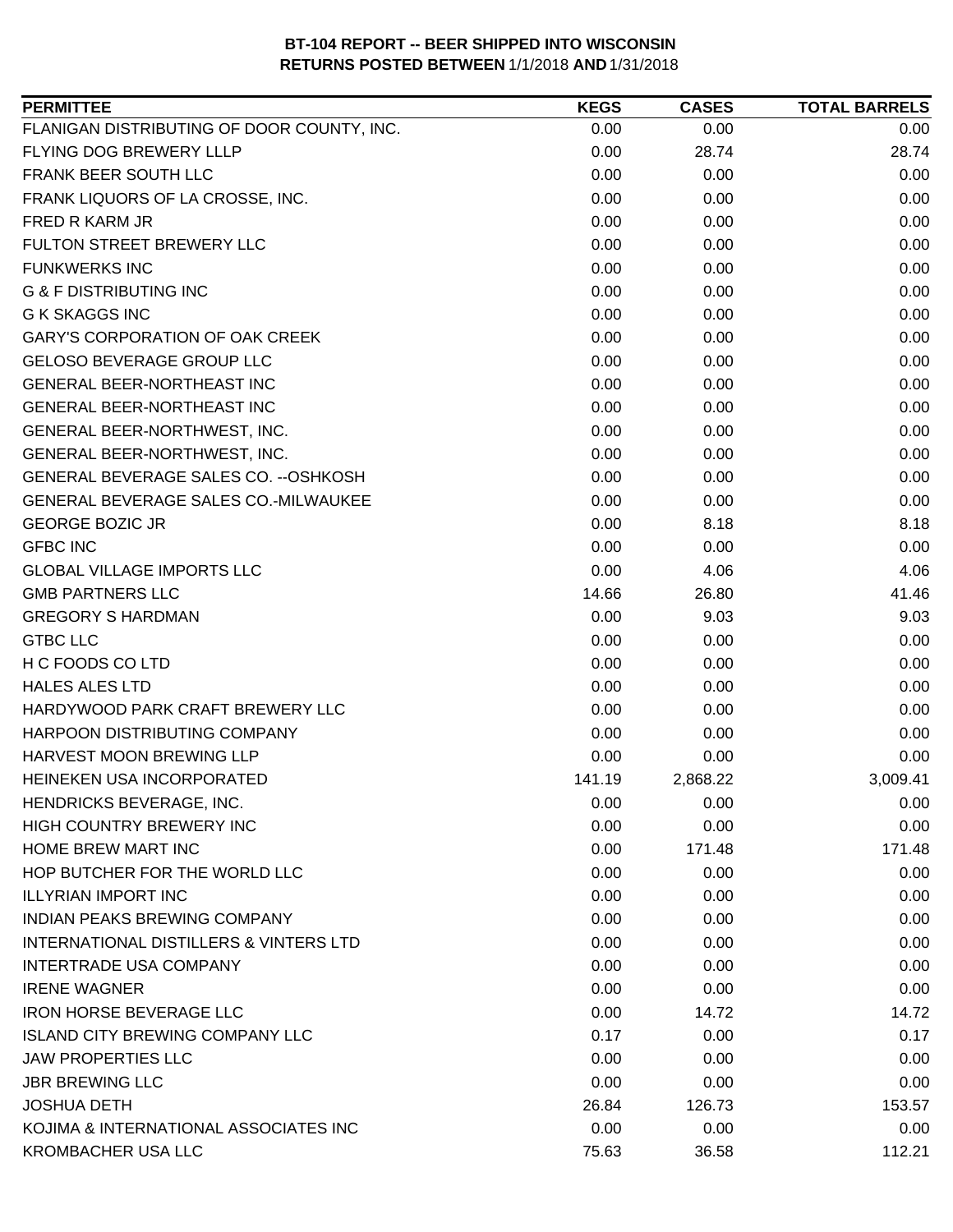| KUHNHENN BREWING CO LLC<br>0.00<br>0.00<br>0.00<br>KYSELA PERE ET FILS LTD<br>0.00<br>0.00<br>0.00<br>LABATT USA OPERATING CO LLC<br>24.00<br>1,132.56<br>1,156.56<br><b>LAGUNITAS BREWING CO</b><br>131.50<br>317.62<br>449.12<br>LAKE SUPERIOR BREWING CO LLC<br>0.33<br>2.03<br>2.36<br>LARRY'S DISTRIBUTING CO., INC.<br>0.00<br>0.00<br>0.00<br>LEE BEVERAGE OF WISCONSIN LLC<br>0.00<br>0.00<br>0.00<br>LEE BEVERAGE OF WISCONSIN LLC<br>0.00<br>0.00<br>0.00<br>LEE BEVERAGE OF WISCONSIN LLC<br>0.00<br>0.00<br>0.00<br>LEFT COAST BREWING CO<br>0.00<br>0.00<br>0.00<br>LENA BEVERAGE COMPANY<br>0.50<br>0.00<br>0.50<br>LIFT BRIDGE BREWING TECHNOLOGIES LLC<br>30.65<br>42.18<br>72.83<br>LOUIS GLUNZ BEER INC<br>2.36<br>26.93<br>24.57<br><b>MANKATO BREWERY LLC</b><br>0.00<br>0.00<br>0.00<br>MANNEKEN-BRUSSEL IMPORTS INC<br>0.00<br>0.00<br>0.00<br><b>MARK ANTHONY BRANDS INC</b><br>0.00<br>1,038.84<br>1,038.84<br>MASSACHUSETTS BEVERAGE ALLIANCE LLC<br>0.00<br>0.00<br>0.00<br>MERCHANT DU VIN CORPORATION<br>11.07<br>26.01<br>37.08<br>METROPOLITAN BREWING LLC<br>0.00<br>0.00<br>0.00<br>9.38<br><b>MHW LTD</b><br>15.08<br>24.46<br>MICHAUD DISTRIBUTING INC<br>0.00<br>0.00<br>0.00<br>MIKERPHONE BREWING LLC<br>0.16<br>0.16<br>0.00<br>MILLSTREAM INVESTMENTS INC<br>0.00<br>0.00<br>0.00<br>MOR-DALL ENTERPRISES INC.<br>0.00<br>0.00<br>0.00<br>MOUNTAINEER HOLDINGS LLC<br>0.00<br>0.00<br>0.00<br>MUTUAL WHOLESALE LIQUOR INC<br>0.00<br>0.00<br>0.00<br><b>NDC SYSTEMS LP</b><br>63.52<br>0.00<br>63.52<br>NEBRASKA BREWING CO INC<br>0.00<br>0.00<br>0.00<br>NEW BELGIUM BREWING COMPANY INC<br>738.32<br>920.65<br>182.33<br>NEW HOLLAND BREWING CO LLC<br>0.00<br>0.00<br>0.00<br>NOELKE DISTRIBUTORS, INC.<br>0.00<br>0.00<br>0.00<br>NORTH COAST BREWING CO INC<br>3.83<br>20.99<br>24.82<br>NORTHWEST BEVERAGES, INC.<br>0.00<br>0.00<br>0.00<br>NOUVEAU VENTURES LLC<br>0.00<br>1.66<br>1.66<br>OFF-KILTER BREWING INC<br>1.75<br>1.28<br>3.03<br>ONION PUB & BREWERY INC<br>0.00<br>0.00<br>0.00<br>OREGON BREWING COMPANY INC<br>6.39<br>31.48<br>37.87<br>OTT SCHWEITZER DISTRIBUTORSHIP, INC.<br>0.00<br>0.00<br>0.00<br>PABST BREWING COMPANY LLC<br>164.50<br>937.49<br>1,101.99<br>PAMPA BEVERAGES LLC<br>0.00<br>0.00<br>0.00<br>PARADOX BEER COMPANY INC<br>0.00<br>0.00<br>0.00<br>PARK RIDGE DISTRIBUTING, INC.<br>0.00<br>0.00<br>0.00<br>0.00<br>PATERNO IMPORTS LTD<br>0.00<br>0.00<br>PAULANER USA LLC<br>182.54<br>288.38<br>470.92<br>PEHLER DISTRIBUTING, INC.<br>0.00<br>0.00<br>0.00 | <b>PERMITTEE</b> | <b>KEGS</b> | <b>CASES</b> | <b>TOTAL BARRELS</b> |
|-----------------------------------------------------------------------------------------------------------------------------------------------------------------------------------------------------------------------------------------------------------------------------------------------------------------------------------------------------------------------------------------------------------------------------------------------------------------------------------------------------------------------------------------------------------------------------------------------------------------------------------------------------------------------------------------------------------------------------------------------------------------------------------------------------------------------------------------------------------------------------------------------------------------------------------------------------------------------------------------------------------------------------------------------------------------------------------------------------------------------------------------------------------------------------------------------------------------------------------------------------------------------------------------------------------------------------------------------------------------------------------------------------------------------------------------------------------------------------------------------------------------------------------------------------------------------------------------------------------------------------------------------------------------------------------------------------------------------------------------------------------------------------------------------------------------------------------------------------------------------------------------------------------------------------------------------------------------------------------------------------------------------------------------------------------------------------------------------------------------------------------------------------------------------------------------------------------------------------------------------------------------------------------------------------------------------------------------------------------------------------------------------------------------------------------------------------------------------------------------------------------------------------------------------------|------------------|-------------|--------------|----------------------|
|                                                                                                                                                                                                                                                                                                                                                                                                                                                                                                                                                                                                                                                                                                                                                                                                                                                                                                                                                                                                                                                                                                                                                                                                                                                                                                                                                                                                                                                                                                                                                                                                                                                                                                                                                                                                                                                                                                                                                                                                                                                                                                                                                                                                                                                                                                                                                                                                                                                                                                                                                     |                  |             |              |                      |
|                                                                                                                                                                                                                                                                                                                                                                                                                                                                                                                                                                                                                                                                                                                                                                                                                                                                                                                                                                                                                                                                                                                                                                                                                                                                                                                                                                                                                                                                                                                                                                                                                                                                                                                                                                                                                                                                                                                                                                                                                                                                                                                                                                                                                                                                                                                                                                                                                                                                                                                                                     |                  |             |              |                      |
|                                                                                                                                                                                                                                                                                                                                                                                                                                                                                                                                                                                                                                                                                                                                                                                                                                                                                                                                                                                                                                                                                                                                                                                                                                                                                                                                                                                                                                                                                                                                                                                                                                                                                                                                                                                                                                                                                                                                                                                                                                                                                                                                                                                                                                                                                                                                                                                                                                                                                                                                                     |                  |             |              |                      |
|                                                                                                                                                                                                                                                                                                                                                                                                                                                                                                                                                                                                                                                                                                                                                                                                                                                                                                                                                                                                                                                                                                                                                                                                                                                                                                                                                                                                                                                                                                                                                                                                                                                                                                                                                                                                                                                                                                                                                                                                                                                                                                                                                                                                                                                                                                                                                                                                                                                                                                                                                     |                  |             |              |                      |
|                                                                                                                                                                                                                                                                                                                                                                                                                                                                                                                                                                                                                                                                                                                                                                                                                                                                                                                                                                                                                                                                                                                                                                                                                                                                                                                                                                                                                                                                                                                                                                                                                                                                                                                                                                                                                                                                                                                                                                                                                                                                                                                                                                                                                                                                                                                                                                                                                                                                                                                                                     |                  |             |              |                      |
|                                                                                                                                                                                                                                                                                                                                                                                                                                                                                                                                                                                                                                                                                                                                                                                                                                                                                                                                                                                                                                                                                                                                                                                                                                                                                                                                                                                                                                                                                                                                                                                                                                                                                                                                                                                                                                                                                                                                                                                                                                                                                                                                                                                                                                                                                                                                                                                                                                                                                                                                                     |                  |             |              |                      |
|                                                                                                                                                                                                                                                                                                                                                                                                                                                                                                                                                                                                                                                                                                                                                                                                                                                                                                                                                                                                                                                                                                                                                                                                                                                                                                                                                                                                                                                                                                                                                                                                                                                                                                                                                                                                                                                                                                                                                                                                                                                                                                                                                                                                                                                                                                                                                                                                                                                                                                                                                     |                  |             |              |                      |
|                                                                                                                                                                                                                                                                                                                                                                                                                                                                                                                                                                                                                                                                                                                                                                                                                                                                                                                                                                                                                                                                                                                                                                                                                                                                                                                                                                                                                                                                                                                                                                                                                                                                                                                                                                                                                                                                                                                                                                                                                                                                                                                                                                                                                                                                                                                                                                                                                                                                                                                                                     |                  |             |              |                      |
|                                                                                                                                                                                                                                                                                                                                                                                                                                                                                                                                                                                                                                                                                                                                                                                                                                                                                                                                                                                                                                                                                                                                                                                                                                                                                                                                                                                                                                                                                                                                                                                                                                                                                                                                                                                                                                                                                                                                                                                                                                                                                                                                                                                                                                                                                                                                                                                                                                                                                                                                                     |                  |             |              |                      |
|                                                                                                                                                                                                                                                                                                                                                                                                                                                                                                                                                                                                                                                                                                                                                                                                                                                                                                                                                                                                                                                                                                                                                                                                                                                                                                                                                                                                                                                                                                                                                                                                                                                                                                                                                                                                                                                                                                                                                                                                                                                                                                                                                                                                                                                                                                                                                                                                                                                                                                                                                     |                  |             |              |                      |
|                                                                                                                                                                                                                                                                                                                                                                                                                                                                                                                                                                                                                                                                                                                                                                                                                                                                                                                                                                                                                                                                                                                                                                                                                                                                                                                                                                                                                                                                                                                                                                                                                                                                                                                                                                                                                                                                                                                                                                                                                                                                                                                                                                                                                                                                                                                                                                                                                                                                                                                                                     |                  |             |              |                      |
|                                                                                                                                                                                                                                                                                                                                                                                                                                                                                                                                                                                                                                                                                                                                                                                                                                                                                                                                                                                                                                                                                                                                                                                                                                                                                                                                                                                                                                                                                                                                                                                                                                                                                                                                                                                                                                                                                                                                                                                                                                                                                                                                                                                                                                                                                                                                                                                                                                                                                                                                                     |                  |             |              |                      |
|                                                                                                                                                                                                                                                                                                                                                                                                                                                                                                                                                                                                                                                                                                                                                                                                                                                                                                                                                                                                                                                                                                                                                                                                                                                                                                                                                                                                                                                                                                                                                                                                                                                                                                                                                                                                                                                                                                                                                                                                                                                                                                                                                                                                                                                                                                                                                                                                                                                                                                                                                     |                  |             |              |                      |
|                                                                                                                                                                                                                                                                                                                                                                                                                                                                                                                                                                                                                                                                                                                                                                                                                                                                                                                                                                                                                                                                                                                                                                                                                                                                                                                                                                                                                                                                                                                                                                                                                                                                                                                                                                                                                                                                                                                                                                                                                                                                                                                                                                                                                                                                                                                                                                                                                                                                                                                                                     |                  |             |              |                      |
|                                                                                                                                                                                                                                                                                                                                                                                                                                                                                                                                                                                                                                                                                                                                                                                                                                                                                                                                                                                                                                                                                                                                                                                                                                                                                                                                                                                                                                                                                                                                                                                                                                                                                                                                                                                                                                                                                                                                                                                                                                                                                                                                                                                                                                                                                                                                                                                                                                                                                                                                                     |                  |             |              |                      |
|                                                                                                                                                                                                                                                                                                                                                                                                                                                                                                                                                                                                                                                                                                                                                                                                                                                                                                                                                                                                                                                                                                                                                                                                                                                                                                                                                                                                                                                                                                                                                                                                                                                                                                                                                                                                                                                                                                                                                                                                                                                                                                                                                                                                                                                                                                                                                                                                                                                                                                                                                     |                  |             |              |                      |
|                                                                                                                                                                                                                                                                                                                                                                                                                                                                                                                                                                                                                                                                                                                                                                                                                                                                                                                                                                                                                                                                                                                                                                                                                                                                                                                                                                                                                                                                                                                                                                                                                                                                                                                                                                                                                                                                                                                                                                                                                                                                                                                                                                                                                                                                                                                                                                                                                                                                                                                                                     |                  |             |              |                      |
|                                                                                                                                                                                                                                                                                                                                                                                                                                                                                                                                                                                                                                                                                                                                                                                                                                                                                                                                                                                                                                                                                                                                                                                                                                                                                                                                                                                                                                                                                                                                                                                                                                                                                                                                                                                                                                                                                                                                                                                                                                                                                                                                                                                                                                                                                                                                                                                                                                                                                                                                                     |                  |             |              |                      |
|                                                                                                                                                                                                                                                                                                                                                                                                                                                                                                                                                                                                                                                                                                                                                                                                                                                                                                                                                                                                                                                                                                                                                                                                                                                                                                                                                                                                                                                                                                                                                                                                                                                                                                                                                                                                                                                                                                                                                                                                                                                                                                                                                                                                                                                                                                                                                                                                                                                                                                                                                     |                  |             |              |                      |
|                                                                                                                                                                                                                                                                                                                                                                                                                                                                                                                                                                                                                                                                                                                                                                                                                                                                                                                                                                                                                                                                                                                                                                                                                                                                                                                                                                                                                                                                                                                                                                                                                                                                                                                                                                                                                                                                                                                                                                                                                                                                                                                                                                                                                                                                                                                                                                                                                                                                                                                                                     |                  |             |              |                      |
|                                                                                                                                                                                                                                                                                                                                                                                                                                                                                                                                                                                                                                                                                                                                                                                                                                                                                                                                                                                                                                                                                                                                                                                                                                                                                                                                                                                                                                                                                                                                                                                                                                                                                                                                                                                                                                                                                                                                                                                                                                                                                                                                                                                                                                                                                                                                                                                                                                                                                                                                                     |                  |             |              |                      |
|                                                                                                                                                                                                                                                                                                                                                                                                                                                                                                                                                                                                                                                                                                                                                                                                                                                                                                                                                                                                                                                                                                                                                                                                                                                                                                                                                                                                                                                                                                                                                                                                                                                                                                                                                                                                                                                                                                                                                                                                                                                                                                                                                                                                                                                                                                                                                                                                                                                                                                                                                     |                  |             |              |                      |
|                                                                                                                                                                                                                                                                                                                                                                                                                                                                                                                                                                                                                                                                                                                                                                                                                                                                                                                                                                                                                                                                                                                                                                                                                                                                                                                                                                                                                                                                                                                                                                                                                                                                                                                                                                                                                                                                                                                                                                                                                                                                                                                                                                                                                                                                                                                                                                                                                                                                                                                                                     |                  |             |              |                      |
|                                                                                                                                                                                                                                                                                                                                                                                                                                                                                                                                                                                                                                                                                                                                                                                                                                                                                                                                                                                                                                                                                                                                                                                                                                                                                                                                                                                                                                                                                                                                                                                                                                                                                                                                                                                                                                                                                                                                                                                                                                                                                                                                                                                                                                                                                                                                                                                                                                                                                                                                                     |                  |             |              |                      |
|                                                                                                                                                                                                                                                                                                                                                                                                                                                                                                                                                                                                                                                                                                                                                                                                                                                                                                                                                                                                                                                                                                                                                                                                                                                                                                                                                                                                                                                                                                                                                                                                                                                                                                                                                                                                                                                                                                                                                                                                                                                                                                                                                                                                                                                                                                                                                                                                                                                                                                                                                     |                  |             |              |                      |
|                                                                                                                                                                                                                                                                                                                                                                                                                                                                                                                                                                                                                                                                                                                                                                                                                                                                                                                                                                                                                                                                                                                                                                                                                                                                                                                                                                                                                                                                                                                                                                                                                                                                                                                                                                                                                                                                                                                                                                                                                                                                                                                                                                                                                                                                                                                                                                                                                                                                                                                                                     |                  |             |              |                      |
|                                                                                                                                                                                                                                                                                                                                                                                                                                                                                                                                                                                                                                                                                                                                                                                                                                                                                                                                                                                                                                                                                                                                                                                                                                                                                                                                                                                                                                                                                                                                                                                                                                                                                                                                                                                                                                                                                                                                                                                                                                                                                                                                                                                                                                                                                                                                                                                                                                                                                                                                                     |                  |             |              |                      |
|                                                                                                                                                                                                                                                                                                                                                                                                                                                                                                                                                                                                                                                                                                                                                                                                                                                                                                                                                                                                                                                                                                                                                                                                                                                                                                                                                                                                                                                                                                                                                                                                                                                                                                                                                                                                                                                                                                                                                                                                                                                                                                                                                                                                                                                                                                                                                                                                                                                                                                                                                     |                  |             |              |                      |
|                                                                                                                                                                                                                                                                                                                                                                                                                                                                                                                                                                                                                                                                                                                                                                                                                                                                                                                                                                                                                                                                                                                                                                                                                                                                                                                                                                                                                                                                                                                                                                                                                                                                                                                                                                                                                                                                                                                                                                                                                                                                                                                                                                                                                                                                                                                                                                                                                                                                                                                                                     |                  |             |              |                      |
|                                                                                                                                                                                                                                                                                                                                                                                                                                                                                                                                                                                                                                                                                                                                                                                                                                                                                                                                                                                                                                                                                                                                                                                                                                                                                                                                                                                                                                                                                                                                                                                                                                                                                                                                                                                                                                                                                                                                                                                                                                                                                                                                                                                                                                                                                                                                                                                                                                                                                                                                                     |                  |             |              |                      |
|                                                                                                                                                                                                                                                                                                                                                                                                                                                                                                                                                                                                                                                                                                                                                                                                                                                                                                                                                                                                                                                                                                                                                                                                                                                                                                                                                                                                                                                                                                                                                                                                                                                                                                                                                                                                                                                                                                                                                                                                                                                                                                                                                                                                                                                                                                                                                                                                                                                                                                                                                     |                  |             |              |                      |
|                                                                                                                                                                                                                                                                                                                                                                                                                                                                                                                                                                                                                                                                                                                                                                                                                                                                                                                                                                                                                                                                                                                                                                                                                                                                                                                                                                                                                                                                                                                                                                                                                                                                                                                                                                                                                                                                                                                                                                                                                                                                                                                                                                                                                                                                                                                                                                                                                                                                                                                                                     |                  |             |              |                      |
|                                                                                                                                                                                                                                                                                                                                                                                                                                                                                                                                                                                                                                                                                                                                                                                                                                                                                                                                                                                                                                                                                                                                                                                                                                                                                                                                                                                                                                                                                                                                                                                                                                                                                                                                                                                                                                                                                                                                                                                                                                                                                                                                                                                                                                                                                                                                                                                                                                                                                                                                                     |                  |             |              |                      |
|                                                                                                                                                                                                                                                                                                                                                                                                                                                                                                                                                                                                                                                                                                                                                                                                                                                                                                                                                                                                                                                                                                                                                                                                                                                                                                                                                                                                                                                                                                                                                                                                                                                                                                                                                                                                                                                                                                                                                                                                                                                                                                                                                                                                                                                                                                                                                                                                                                                                                                                                                     |                  |             |              |                      |
|                                                                                                                                                                                                                                                                                                                                                                                                                                                                                                                                                                                                                                                                                                                                                                                                                                                                                                                                                                                                                                                                                                                                                                                                                                                                                                                                                                                                                                                                                                                                                                                                                                                                                                                                                                                                                                                                                                                                                                                                                                                                                                                                                                                                                                                                                                                                                                                                                                                                                                                                                     |                  |             |              |                      |
|                                                                                                                                                                                                                                                                                                                                                                                                                                                                                                                                                                                                                                                                                                                                                                                                                                                                                                                                                                                                                                                                                                                                                                                                                                                                                                                                                                                                                                                                                                                                                                                                                                                                                                                                                                                                                                                                                                                                                                                                                                                                                                                                                                                                                                                                                                                                                                                                                                                                                                                                                     |                  |             |              |                      |
|                                                                                                                                                                                                                                                                                                                                                                                                                                                                                                                                                                                                                                                                                                                                                                                                                                                                                                                                                                                                                                                                                                                                                                                                                                                                                                                                                                                                                                                                                                                                                                                                                                                                                                                                                                                                                                                                                                                                                                                                                                                                                                                                                                                                                                                                                                                                                                                                                                                                                                                                                     |                  |             |              |                      |
|                                                                                                                                                                                                                                                                                                                                                                                                                                                                                                                                                                                                                                                                                                                                                                                                                                                                                                                                                                                                                                                                                                                                                                                                                                                                                                                                                                                                                                                                                                                                                                                                                                                                                                                                                                                                                                                                                                                                                                                                                                                                                                                                                                                                                                                                                                                                                                                                                                                                                                                                                     |                  |             |              |                      |
|                                                                                                                                                                                                                                                                                                                                                                                                                                                                                                                                                                                                                                                                                                                                                                                                                                                                                                                                                                                                                                                                                                                                                                                                                                                                                                                                                                                                                                                                                                                                                                                                                                                                                                                                                                                                                                                                                                                                                                                                                                                                                                                                                                                                                                                                                                                                                                                                                                                                                                                                                     |                  |             |              |                      |
|                                                                                                                                                                                                                                                                                                                                                                                                                                                                                                                                                                                                                                                                                                                                                                                                                                                                                                                                                                                                                                                                                                                                                                                                                                                                                                                                                                                                                                                                                                                                                                                                                                                                                                                                                                                                                                                                                                                                                                                                                                                                                                                                                                                                                                                                                                                                                                                                                                                                                                                                                     |                  |             |              |                      |
|                                                                                                                                                                                                                                                                                                                                                                                                                                                                                                                                                                                                                                                                                                                                                                                                                                                                                                                                                                                                                                                                                                                                                                                                                                                                                                                                                                                                                                                                                                                                                                                                                                                                                                                                                                                                                                                                                                                                                                                                                                                                                                                                                                                                                                                                                                                                                                                                                                                                                                                                                     |                  |             |              |                      |
|                                                                                                                                                                                                                                                                                                                                                                                                                                                                                                                                                                                                                                                                                                                                                                                                                                                                                                                                                                                                                                                                                                                                                                                                                                                                                                                                                                                                                                                                                                                                                                                                                                                                                                                                                                                                                                                                                                                                                                                                                                                                                                                                                                                                                                                                                                                                                                                                                                                                                                                                                     |                  |             |              |                      |
|                                                                                                                                                                                                                                                                                                                                                                                                                                                                                                                                                                                                                                                                                                                                                                                                                                                                                                                                                                                                                                                                                                                                                                                                                                                                                                                                                                                                                                                                                                                                                                                                                                                                                                                                                                                                                                                                                                                                                                                                                                                                                                                                                                                                                                                                                                                                                                                                                                                                                                                                                     |                  |             |              |                      |
|                                                                                                                                                                                                                                                                                                                                                                                                                                                                                                                                                                                                                                                                                                                                                                                                                                                                                                                                                                                                                                                                                                                                                                                                                                                                                                                                                                                                                                                                                                                                                                                                                                                                                                                                                                                                                                                                                                                                                                                                                                                                                                                                                                                                                                                                                                                                                                                                                                                                                                                                                     |                  |             |              |                      |
|                                                                                                                                                                                                                                                                                                                                                                                                                                                                                                                                                                                                                                                                                                                                                                                                                                                                                                                                                                                                                                                                                                                                                                                                                                                                                                                                                                                                                                                                                                                                                                                                                                                                                                                                                                                                                                                                                                                                                                                                                                                                                                                                                                                                                                                                                                                                                                                                                                                                                                                                                     |                  |             |              |                      |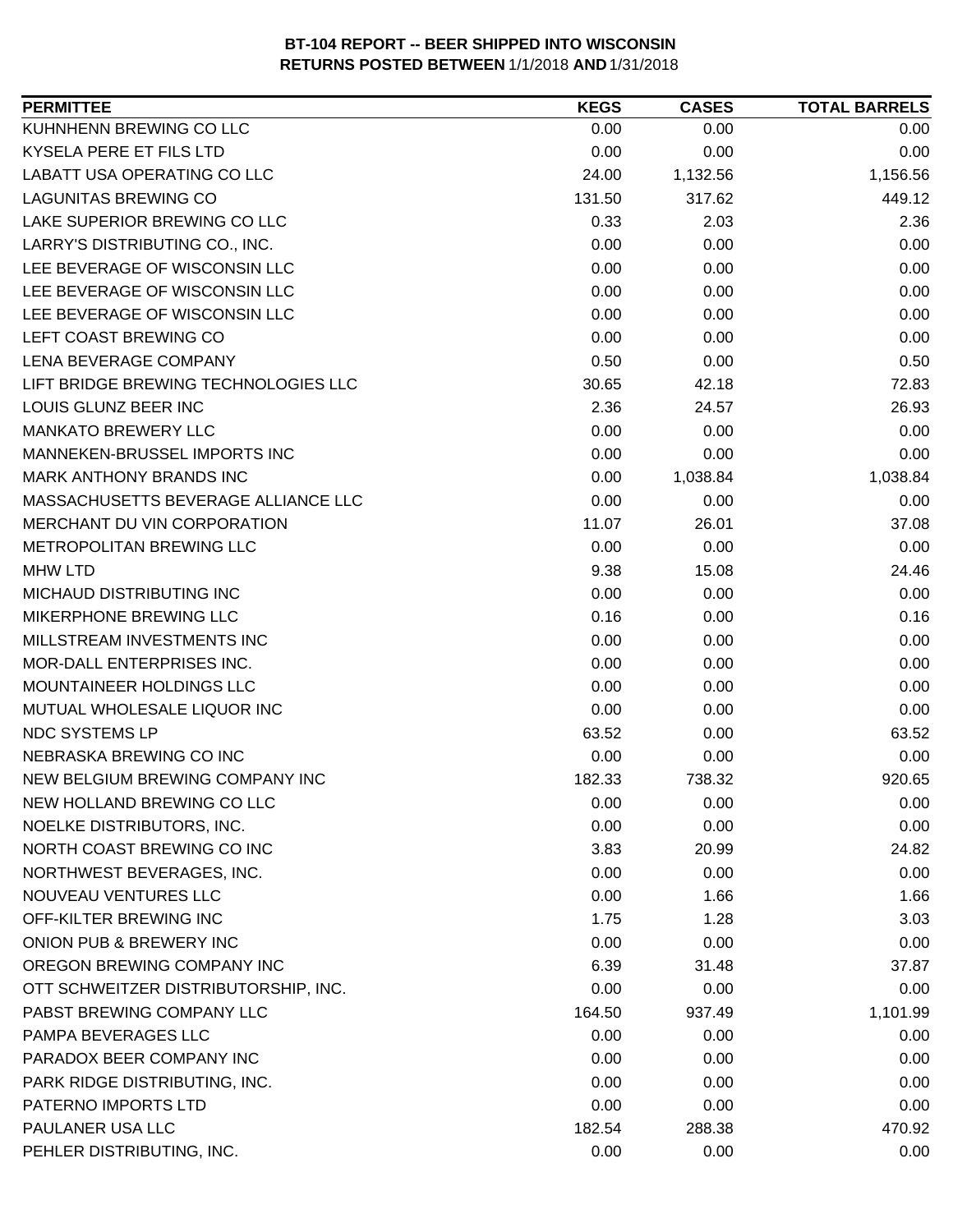| PERENNIAL PARTNERS LLC<br>0.00<br>0.00<br>0.00<br>PHIL KNUTSEN<br>0.00<br>0.00<br>0.00<br>PHILLIPS WINE COMPANY<br>0.00<br>0.00<br>0.00<br>0.00<br>PIPEWORKS PRODUCTION LLC<br>0.00<br>0.00<br>PRO-LIQUITECH LLC<br>0.00<br>0.00<br>0.00<br>PROST BREWING COMPANY LLC<br>6.00<br>5.22<br>11.22<br><b>RAVEN BRANDS INC</b><br>0.00<br>0.00<br>0.00<br>0.00<br>RICHARD D KATECHIS<br>0.00<br>0.00<br>5.69<br>5.69<br>S & H INDEPENDENT PREMIUM BRANDS LLC<br>0.00<br>S. & S. DISTRIBUTING, INC.<br>0.00<br>0.00<br>0.00<br>SAPPORO USA INC<br>5.69<br>63.26<br>68.95<br>0.00<br>0.00<br>SAUGATUCK BREWING COMPANY INC<br>0.00<br><b>SHANE WELCH</b><br>3.44<br>36.40<br>39.84<br>SHELTON BROTHERS INC<br>0.00<br>0.00<br>0.00<br><b>SHORTS BREWING COMPANY</b><br>8.66<br>30.92<br>39.58<br>697.16<br>SIERRA NEVADA BREWING COMPANY<br>55.03<br>642.13<br>SINGHA NORTH AMERICA INC<br>0.00<br>0.00<br>0.00<br>SOLEMN OATH BREWERY LLC<br>25.32<br>24.38<br>49.70<br>SOUTHERN TIER BREWING COMPANY LLC<br>5.00<br>60.88<br>65.88<br>SP3 LLC<br>0.00<br>0.00<br>0.00<br>0.00<br>0.00<br><b>SRB OPERATIONS LLC</b><br>0.00<br>ST KILLIAN IMPORTING CO INC<br>32.29<br>82.78<br>115.07<br>STANLEY STAWSKI DIST CO INC<br>35.53<br>0.00<br>35.53<br>STEINBECK BREWING COMPANY<br>0.00<br>0.00<br>0.00<br>0.00<br><b>STEVE CRIDER</b><br>0.00<br>0.00<br>STONE BREWING CO LLC<br>278.11<br>43.99<br>234.12<br><b>SUMMIT BREWING COMPANY</b><br>187.64<br>273.14<br>85.50<br><b>SUN KING BREWING CO LLC</b><br>0.00<br>0.00<br>0.00<br><b>SUPERIOR BEVERAGES LLC</b><br>0.00<br>0.00<br>0.00<br><b>SURLY BREWING COMPANY</b><br>123.66<br>98.68<br>222.34<br>SURVILLE ENTERPRISES CORP<br>0.00<br>0.00<br>0.00 |
|-------------------------------------------------------------------------------------------------------------------------------------------------------------------------------------------------------------------------------------------------------------------------------------------------------------------------------------------------------------------------------------------------------------------------------------------------------------------------------------------------------------------------------------------------------------------------------------------------------------------------------------------------------------------------------------------------------------------------------------------------------------------------------------------------------------------------------------------------------------------------------------------------------------------------------------------------------------------------------------------------------------------------------------------------------------------------------------------------------------------------------------------------------------------------------------------------------------------------------------------------------------------------------------------------------------------------------------------------------------------------------------------------------------------------------------------------------------------------------------------------------------------------------------------------------------------------------------------------------------------------------------------------------------------------------------------------------|
|                                                                                                                                                                                                                                                                                                                                                                                                                                                                                                                                                                                                                                                                                                                                                                                                                                                                                                                                                                                                                                                                                                                                                                                                                                                                                                                                                                                                                                                                                                                                                                                                                                                                                                       |
|                                                                                                                                                                                                                                                                                                                                                                                                                                                                                                                                                                                                                                                                                                                                                                                                                                                                                                                                                                                                                                                                                                                                                                                                                                                                                                                                                                                                                                                                                                                                                                                                                                                                                                       |
|                                                                                                                                                                                                                                                                                                                                                                                                                                                                                                                                                                                                                                                                                                                                                                                                                                                                                                                                                                                                                                                                                                                                                                                                                                                                                                                                                                                                                                                                                                                                                                                                                                                                                                       |
|                                                                                                                                                                                                                                                                                                                                                                                                                                                                                                                                                                                                                                                                                                                                                                                                                                                                                                                                                                                                                                                                                                                                                                                                                                                                                                                                                                                                                                                                                                                                                                                                                                                                                                       |
|                                                                                                                                                                                                                                                                                                                                                                                                                                                                                                                                                                                                                                                                                                                                                                                                                                                                                                                                                                                                                                                                                                                                                                                                                                                                                                                                                                                                                                                                                                                                                                                                                                                                                                       |
|                                                                                                                                                                                                                                                                                                                                                                                                                                                                                                                                                                                                                                                                                                                                                                                                                                                                                                                                                                                                                                                                                                                                                                                                                                                                                                                                                                                                                                                                                                                                                                                                                                                                                                       |
|                                                                                                                                                                                                                                                                                                                                                                                                                                                                                                                                                                                                                                                                                                                                                                                                                                                                                                                                                                                                                                                                                                                                                                                                                                                                                                                                                                                                                                                                                                                                                                                                                                                                                                       |
|                                                                                                                                                                                                                                                                                                                                                                                                                                                                                                                                                                                                                                                                                                                                                                                                                                                                                                                                                                                                                                                                                                                                                                                                                                                                                                                                                                                                                                                                                                                                                                                                                                                                                                       |
|                                                                                                                                                                                                                                                                                                                                                                                                                                                                                                                                                                                                                                                                                                                                                                                                                                                                                                                                                                                                                                                                                                                                                                                                                                                                                                                                                                                                                                                                                                                                                                                                                                                                                                       |
|                                                                                                                                                                                                                                                                                                                                                                                                                                                                                                                                                                                                                                                                                                                                                                                                                                                                                                                                                                                                                                                                                                                                                                                                                                                                                                                                                                                                                                                                                                                                                                                                                                                                                                       |
|                                                                                                                                                                                                                                                                                                                                                                                                                                                                                                                                                                                                                                                                                                                                                                                                                                                                                                                                                                                                                                                                                                                                                                                                                                                                                                                                                                                                                                                                                                                                                                                                                                                                                                       |
|                                                                                                                                                                                                                                                                                                                                                                                                                                                                                                                                                                                                                                                                                                                                                                                                                                                                                                                                                                                                                                                                                                                                                                                                                                                                                                                                                                                                                                                                                                                                                                                                                                                                                                       |
|                                                                                                                                                                                                                                                                                                                                                                                                                                                                                                                                                                                                                                                                                                                                                                                                                                                                                                                                                                                                                                                                                                                                                                                                                                                                                                                                                                                                                                                                                                                                                                                                                                                                                                       |
|                                                                                                                                                                                                                                                                                                                                                                                                                                                                                                                                                                                                                                                                                                                                                                                                                                                                                                                                                                                                                                                                                                                                                                                                                                                                                                                                                                                                                                                                                                                                                                                                                                                                                                       |
|                                                                                                                                                                                                                                                                                                                                                                                                                                                                                                                                                                                                                                                                                                                                                                                                                                                                                                                                                                                                                                                                                                                                                                                                                                                                                                                                                                                                                                                                                                                                                                                                                                                                                                       |
|                                                                                                                                                                                                                                                                                                                                                                                                                                                                                                                                                                                                                                                                                                                                                                                                                                                                                                                                                                                                                                                                                                                                                                                                                                                                                                                                                                                                                                                                                                                                                                                                                                                                                                       |
|                                                                                                                                                                                                                                                                                                                                                                                                                                                                                                                                                                                                                                                                                                                                                                                                                                                                                                                                                                                                                                                                                                                                                                                                                                                                                                                                                                                                                                                                                                                                                                                                                                                                                                       |
|                                                                                                                                                                                                                                                                                                                                                                                                                                                                                                                                                                                                                                                                                                                                                                                                                                                                                                                                                                                                                                                                                                                                                                                                                                                                                                                                                                                                                                                                                                                                                                                                                                                                                                       |
|                                                                                                                                                                                                                                                                                                                                                                                                                                                                                                                                                                                                                                                                                                                                                                                                                                                                                                                                                                                                                                                                                                                                                                                                                                                                                                                                                                                                                                                                                                                                                                                                                                                                                                       |
|                                                                                                                                                                                                                                                                                                                                                                                                                                                                                                                                                                                                                                                                                                                                                                                                                                                                                                                                                                                                                                                                                                                                                                                                                                                                                                                                                                                                                                                                                                                                                                                                                                                                                                       |
|                                                                                                                                                                                                                                                                                                                                                                                                                                                                                                                                                                                                                                                                                                                                                                                                                                                                                                                                                                                                                                                                                                                                                                                                                                                                                                                                                                                                                                                                                                                                                                                                                                                                                                       |
|                                                                                                                                                                                                                                                                                                                                                                                                                                                                                                                                                                                                                                                                                                                                                                                                                                                                                                                                                                                                                                                                                                                                                                                                                                                                                                                                                                                                                                                                                                                                                                                                                                                                                                       |
|                                                                                                                                                                                                                                                                                                                                                                                                                                                                                                                                                                                                                                                                                                                                                                                                                                                                                                                                                                                                                                                                                                                                                                                                                                                                                                                                                                                                                                                                                                                                                                                                                                                                                                       |
|                                                                                                                                                                                                                                                                                                                                                                                                                                                                                                                                                                                                                                                                                                                                                                                                                                                                                                                                                                                                                                                                                                                                                                                                                                                                                                                                                                                                                                                                                                                                                                                                                                                                                                       |
|                                                                                                                                                                                                                                                                                                                                                                                                                                                                                                                                                                                                                                                                                                                                                                                                                                                                                                                                                                                                                                                                                                                                                                                                                                                                                                                                                                                                                                                                                                                                                                                                                                                                                                       |
|                                                                                                                                                                                                                                                                                                                                                                                                                                                                                                                                                                                                                                                                                                                                                                                                                                                                                                                                                                                                                                                                                                                                                                                                                                                                                                                                                                                                                                                                                                                                                                                                                                                                                                       |
|                                                                                                                                                                                                                                                                                                                                                                                                                                                                                                                                                                                                                                                                                                                                                                                                                                                                                                                                                                                                                                                                                                                                                                                                                                                                                                                                                                                                                                                                                                                                                                                                                                                                                                       |
|                                                                                                                                                                                                                                                                                                                                                                                                                                                                                                                                                                                                                                                                                                                                                                                                                                                                                                                                                                                                                                                                                                                                                                                                                                                                                                                                                                                                                                                                                                                                                                                                                                                                                                       |
|                                                                                                                                                                                                                                                                                                                                                                                                                                                                                                                                                                                                                                                                                                                                                                                                                                                                                                                                                                                                                                                                                                                                                                                                                                                                                                                                                                                                                                                                                                                                                                                                                                                                                                       |
|                                                                                                                                                                                                                                                                                                                                                                                                                                                                                                                                                                                                                                                                                                                                                                                                                                                                                                                                                                                                                                                                                                                                                                                                                                                                                                                                                                                                                                                                                                                                                                                                                                                                                                       |
|                                                                                                                                                                                                                                                                                                                                                                                                                                                                                                                                                                                                                                                                                                                                                                                                                                                                                                                                                                                                                                                                                                                                                                                                                                                                                                                                                                                                                                                                                                                                                                                                                                                                                                       |
| SYLWESTER KOLAKOWSKI<br>0.00<br>0.00<br>0.00                                                                                                                                                                                                                                                                                                                                                                                                                                                                                                                                                                                                                                                                                                                                                                                                                                                                                                                                                                                                                                                                                                                                                                                                                                                                                                                                                                                                                                                                                                                                                                                                                                                          |
| TABLEBLUFF BREWING CO INC<br>0.00<br>0.00<br>0.00                                                                                                                                                                                                                                                                                                                                                                                                                                                                                                                                                                                                                                                                                                                                                                                                                                                                                                                                                                                                                                                                                                                                                                                                                                                                                                                                                                                                                                                                                                                                                                                                                                                     |
| TALLGRASS BREWING COMPANY INC<br>15.22<br>24.39<br>39.61                                                                                                                                                                                                                                                                                                                                                                                                                                                                                                                                                                                                                                                                                                                                                                                                                                                                                                                                                                                                                                                                                                                                                                                                                                                                                                                                                                                                                                                                                                                                                                                                                                              |
| <b>TERRAPIN BEER COMPANY LLC</b><br>0.00<br>0.00<br>0.00                                                                                                                                                                                                                                                                                                                                                                                                                                                                                                                                                                                                                                                                                                                                                                                                                                                                                                                                                                                                                                                                                                                                                                                                                                                                                                                                                                                                                                                                                                                                                                                                                                              |
| THE BROOKLYN BREWERY CORPORATION<br>0.00<br>0.00<br>0.00                                                                                                                                                                                                                                                                                                                                                                                                                                                                                                                                                                                                                                                                                                                                                                                                                                                                                                                                                                                                                                                                                                                                                                                                                                                                                                                                                                                                                                                                                                                                                                                                                                              |
| THE BRUERY LLC<br>0.00<br>0.00<br>0.00                                                                                                                                                                                                                                                                                                                                                                                                                                                                                                                                                                                                                                                                                                                                                                                                                                                                                                                                                                                                                                                                                                                                                                                                                                                                                                                                                                                                                                                                                                                                                                                                                                                                |
| THE CHURCH STREET BREWING COMPANY LLC<br>9.68<br>0.00<br>9.68                                                                                                                                                                                                                                                                                                                                                                                                                                                                                                                                                                                                                                                                                                                                                                                                                                                                                                                                                                                                                                                                                                                                                                                                                                                                                                                                                                                                                                                                                                                                                                                                                                         |
| THE DUDES' BREWING COMPANY LLC<br>0.00<br>0.00<br>0.00                                                                                                                                                                                                                                                                                                                                                                                                                                                                                                                                                                                                                                                                                                                                                                                                                                                                                                                                                                                                                                                                                                                                                                                                                                                                                                                                                                                                                                                                                                                                                                                                                                                |
| THE GAMBRINUS COMPANY<br>106.03<br>32.00<br>74.03                                                                                                                                                                                                                                                                                                                                                                                                                                                                                                                                                                                                                                                                                                                                                                                                                                                                                                                                                                                                                                                                                                                                                                                                                                                                                                                                                                                                                                                                                                                                                                                                                                                     |
| THE GREAT LAKES BREWING CO<br>274.77<br>129.33<br>145.44                                                                                                                                                                                                                                                                                                                                                                                                                                                                                                                                                                                                                                                                                                                                                                                                                                                                                                                                                                                                                                                                                                                                                                                                                                                                                                                                                                                                                                                                                                                                                                                                                                              |
| THE R.S. LIPMAN COMPANY<br>0.00<br>0.00<br>0.00                                                                                                                                                                                                                                                                                                                                                                                                                                                                                                                                                                                                                                                                                                                                                                                                                                                                                                                                                                                                                                                                                                                                                                                                                                                                                                                                                                                                                                                                                                                                                                                                                                                       |
| THE VETERAN BEVERAGE COMPANY<br>0.00<br>0.00<br>0.00                                                                                                                                                                                                                                                                                                                                                                                                                                                                                                                                                                                                                                                                                                                                                                                                                                                                                                                                                                                                                                                                                                                                                                                                                                                                                                                                                                                                                                                                                                                                                                                                                                                  |
| THREE FLOYDS BREWING LLC<br>149.98<br>190.35<br>340.33                                                                                                                                                                                                                                                                                                                                                                                                                                                                                                                                                                                                                                                                                                                                                                                                                                                                                                                                                                                                                                                                                                                                                                                                                                                                                                                                                                                                                                                                                                                                                                                                                                                |
| TIGHTHEAD BREWING COMPANY<br>0.00<br>0.00<br>0.00                                                                                                                                                                                                                                                                                                                                                                                                                                                                                                                                                                                                                                                                                                                                                                                                                                                                                                                                                                                                                                                                                                                                                                                                                                                                                                                                                                                                                                                                                                                                                                                                                                                     |